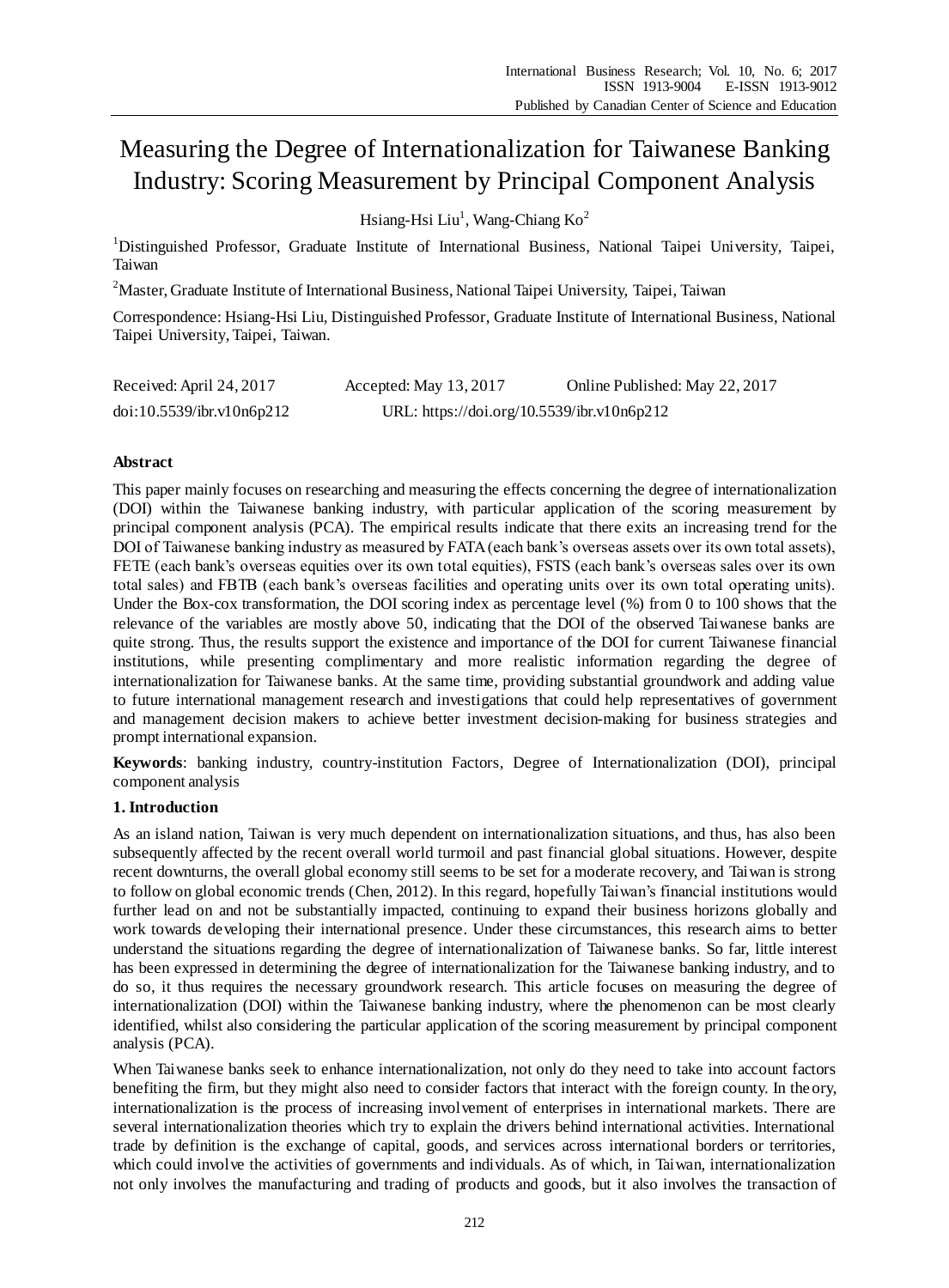services such as banking, insurance and other financial services like foreign direct (portfolio) investments. According to De Bonis, Ferri, and Rotondi (2015), when a non-financial enterprise (especially manufacturing sector) enjoys a strong relationship with its main bank, internationalization is more likely. Moreover, the positive impact of relationship banking is greatest when the firm's main bank is itself internationalized. By better understanding and measuring the degree of internationalization of Taiwanese Banks, it would be possible to more accurately understand the necessary implications regarding the internationalization of Taiwanese financial institutions and how it could potentially influence the country's global expansion across industries and also as a whole, as financial service companies often play a crucial role and have a close relationship with other firms that invest overseas (Seth, Nolle & Mohanty, 1998).

The internationalization of Taiwanese banks could be said with certainty tied closely to the internationalization of other firms, as financial institutions provide the necessary pathway for international business and overseas investment. In this regard, while the Taiwanese banking industry seeks effort to extend their scope abroad, the exploration on the degree of internationalization and its measurements thus become substantial issues for Taiwanese and global operators to address within domestic and likewise also on the worldwide spectrum. Hopefully, banking management and policy makers could use the results from this research to analyze the country's global expansion issues while considering more realistic information regarding the degree of internationalization for Taiwanese banks, and at the same time provide substantial groundwork and adding value to future international management research and investigations. Meanwhile, it could also help achieve better investment decision-making for business strategies purposes and government policies.

The reminders of this study are organized as follows. Section 2 describes the general trends of internationalization for Taiwanese banking industry. Section 3 discusses the related theories and a review of the relevant literature. Section 4 presents the methodology of principal component analysis. Section 5 depicts the empirical measurement of DOI for Taiwanese banking industry and implications. Section 6 provides the concluding remarks.

## **2. General Trends of Internationalization for Taiwanese Banking Industry**

In this section, we will analyze the general trends of internationalization for the Taiwanese banking industry, where Section 2.1 will briefly describe the actual internationalization regions and locations of Taiwanese banks up to 2015 and Section 2.2 will briefly discuss a general view related to actual internationalization for Taiwanese banks.

## *2.1 Internationalization Regions and Locations of Taiwanese Banks up to 2015*

In the broad sense, internationalization refers to the expansion of an enterprise's products or activities into overseas markets. The term can thus be applied to exports, licensing, agency operations, export processing, etc., where it does not necessarily involve foreign direct investment (FDI). In a narrower sense, as according to the definition used by the United Nations Conference on Trade and Development (UNCTAD), for an enterprise to be classed as a transnational corporation it must have established an entity overseas, and that entity must operate within the same decision-making system as the parent company. As such, under this situation, for the purposes of this research we thus focus on the Taiwanese banking institutions that have already established subsidiaries overseas.

The overall financial institutions in Taiwan are mostly involved in indirect financing and money market activities; they include commercial banks, industrial banks, the Postal Remittances, financial holding companies, local branches of foreign banks, credit cooperatives, and bills finance companies. In this regard, the total number of operating branches in Taiwan has surpassed 5,098 as of 2015. Of all, commercial banks are relatively larger in terms of their net worth, assets, and network of branches. In fact, 16 Taiwanese banks rank among the top 500 banks in the world in terms of tier one capital, according to the July 2014 issue of the Banker. As provided by data from the Taiwanese Financial Supervisory Commission, by the end of September 2015 Taiwan was home to 39 Taiwanese commercial banks, out of which we select 18 that already operate overseas as having established numerous branches, representative offices and other affiliates in different regions and locations.

As we can see from the Table 1, Taiwanese banks have overall expanded overseas into 6 regions, namely: Asia-Pacific (Mainland China, Japan, Indonesia, India, Cambodia, Hong Kong, Thailand, Malaysia, Philippines, Vietnam, Singapore, Lao PDR, Myanmar, Australia and Macau) Asia-Middle East (Bahrain and United Arab Emirates), Europe (Belgium, France, United Kingdom and Netherlands), North America (Canada, US), Central-South America (Panama) and Africa (South Africa). The 18 Taiwanese domestic banks together have in total 433 branches, representative offices and other.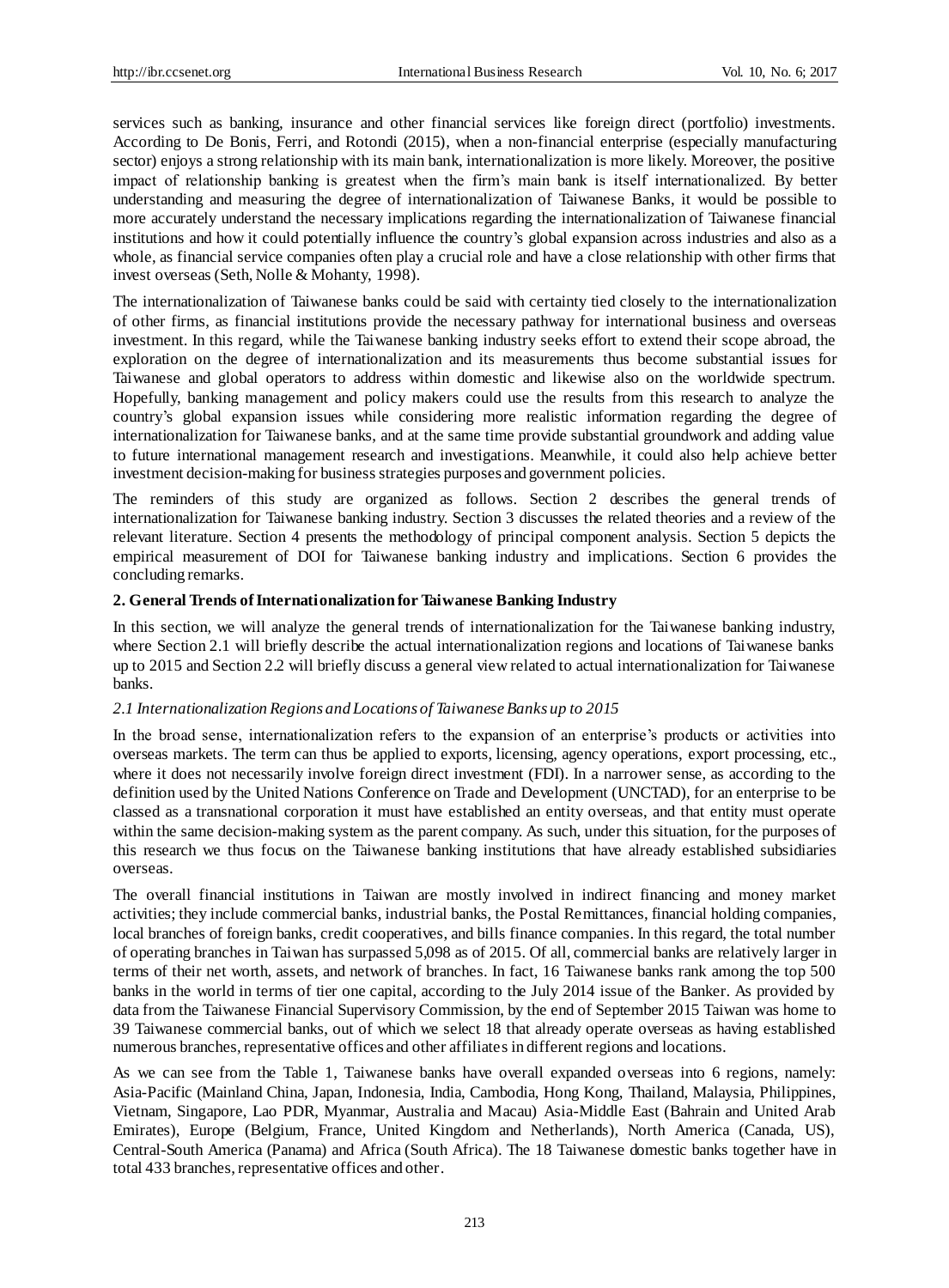| Countries             | Institutions                | Total          | <b>Branches</b> | Representative<br>Offices | Other<br><b>Affiliates</b> |
|-----------------------|-----------------------------|----------------|-----------------|---------------------------|----------------------------|
|                       | <b>Grand Total</b>          | 433            | 127             | 31                        | 275                        |
|                       | Subtotal                    | 343            | 93              | 28                        | 222                        |
| Asia-Pacific          | Mainland China              | 56             | 24              | 3                         | 29                         |
|                       | Japan                       | 42             | 6               |                           | 36                         |
|                       | Indonesia                   | 13             |                 | 1                         | 12                         |
|                       | India                       | $\overline{4}$ | $\overline{2}$  | $\overline{c}$            |                            |
|                       | Cambodia                    | 34             | 3               |                           | 30                         |
|                       | Hong Kong                   | 68             | 20              | 3                         | 45                         |
|                       | Thailand                    | 9              |                 | 4                         | 5                          |
|                       | Malaysia                    | 4              | $\overline{c}$  |                           | $\overline{2}$             |
|                       | Philippines                 | 31             | $\overline{c}$  | 1                         | 28                         |
|                       | Vietnam                     | 55             | 11              | 9                         | 35                         |
|                       | Singapore                   | 10             | 10              |                           |                            |
|                       | Lao PDR                     | 2              | 2               |                           |                            |
|                       | Myanmar                     | 4              |                 | 4                         |                            |
|                       | Australia                   | 8              | 8               |                           |                            |
|                       | Macau                       | 3              | 3               |                           |                            |
|                       | Subtotal                    | $\overline{2}$ | $\equiv$        | $\overline{c}$            |                            |
| West-Asia             | Bahrain                     | 1              |                 | 1                         |                            |
|                       | <b>United Arab Emirates</b> |                |                 | 1                         |                            |
|                       | Subtotal                    | 9              | $\overline{7}$  |                           | $\overline{c}$             |
| Europe                | Belgium                     |                |                 |                           | 1                          |
|                       | French                      |                | 1               |                           |                            |
|                       | United Kingdom              | 6              | 5               |                           | 1                          |
|                       | Netherlands                 |                |                 |                           |                            |
|                       | Subtotal                    | 76             | 24              | 1                         | 51                         |
| North America         | Canada                      | 11             | 2               |                           | 9                          |
|                       | U.S.A.                      | 65             | 22              | 1                         | 42                         |
|                       | Subtotal                    | $\overline{c}$ | $\overline{2}$  |                           |                            |
| Central-South America | Panama                      | 2              | $\sqrt{2}$      |                           |                            |
|                       | Subtotal                    |                | 1               |                           |                            |
| Africa                | South Africa                |                |                 |                           |                            |

|  | Table 1. Branches, Representative Offices and Other Affiliates in Different Regions and Locations (2015) |  |  |  |  |
|--|----------------------------------------------------------------------------------------------------------|--|--|--|--|
|  |                                                                                                          |  |  |  |  |

Source: Financial Supervisory Commission

affiliates overseas, how they are spread across each region is shown in Figure 1, where, 79% belongs to the Asia-Pacific region, 18% is located in the North America Region and 2% is situated in the Europe area. Overseas branches and representative offices established across nations indicate that Taiwanese banks have indeed already experienced a certain degree of internationalization.



Figure 1. Taiwanese Domestic Banks' Branches, Representative Offices and Other Affiliates Source: Financial Supervisory Commission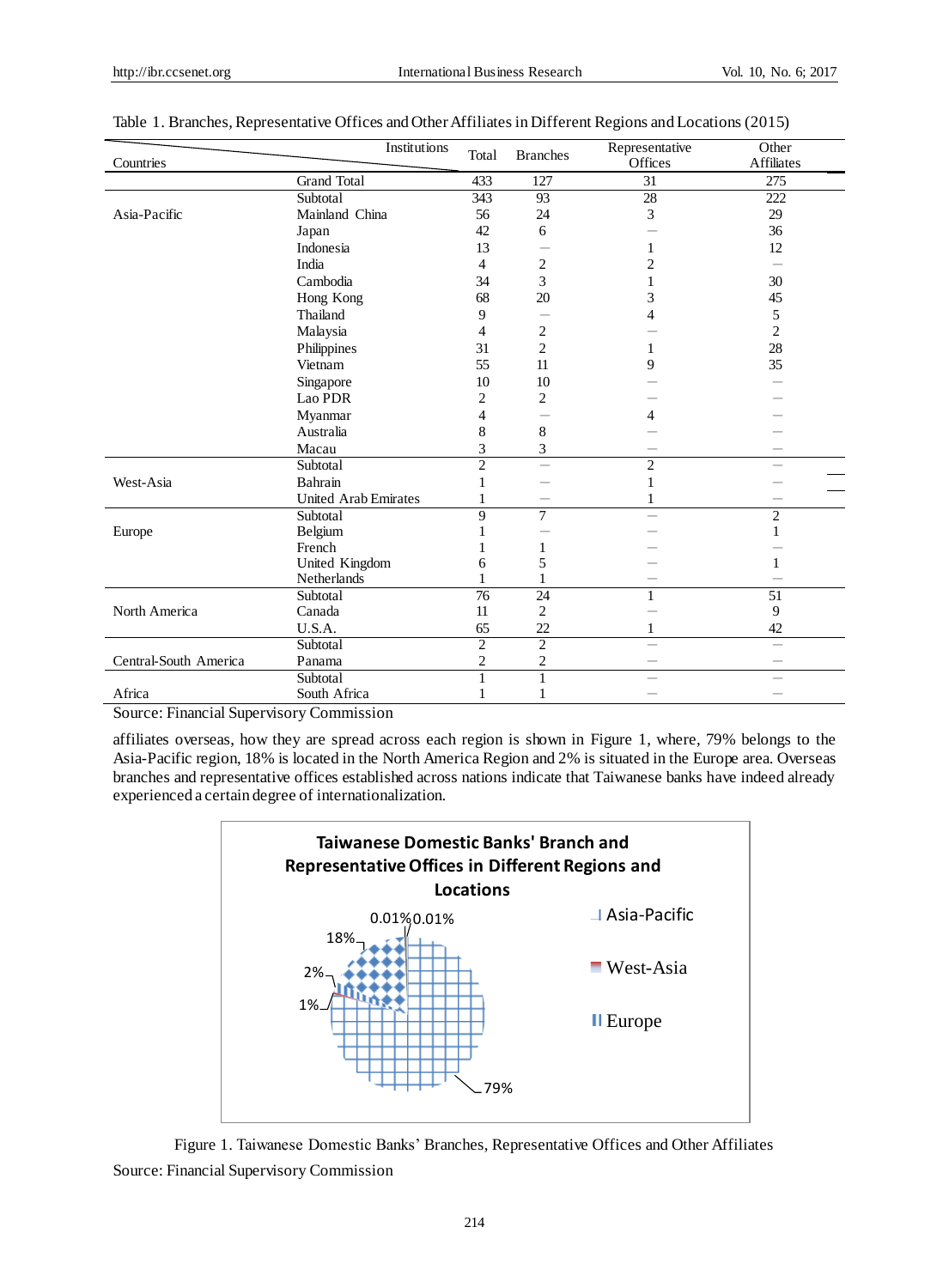### *2.2 General View of Actual Internationalization for Taiwanese Banks in Different Regions and Locations*

Here we separately examine the degree of internationalization for Taiwanese banks by looking at the four different index ratios that could be applied to measure the DOI of each bank.

FATA: each bank's overseas assets over its own total assets

FETE: each bank's overseas equities over its own total equities

FSTS: each bank's overseas sales over its own total sales

FBTB: each bank's overseas facilities and operating units over its own total operating units

We selected these categories based on internationalization components as indicated in previous literatures (Sullivan, 1994) and also taking into consideration of the real business activity of Taiwanese banks operating overseas. Based on data collected from the Central Bank of the Republic of China (Taiwan), Financial Supervisory Commission (Banking Bureau) and Taiwan Economic Journal (TEJ), we could then construct the estimated values to detect each of the four different ratios for each bank. Table 2 shows the average of each of the indexes for each selected Taiwanese bank during the study period 2000-2015. These measurements of DOI in general can thus show the reality of internationalization of the banking industry in Taiwan.

Regarding FATA as each bank's overseas assets over its own total assets, the average value of DOI of Taiwanese banks estimated by FATA is 0.001, ranking in the first five are:

- 1. Mega Bank
- 2. CTBC Bank
- 3. Bank SinoPac
- 4. Shanghai CSB
- 5. First Bank

Regarding FETE as each bank's overseas equities over its own total equities, the average value of DOI of Taiwanese banks estimated by FETE is 0.0003, ranking in the first five are:

- 1. First Bank
- 2. Mega Bank
- 3. Hua Nan CB
- 4. E.Sun Bank
- 5. Cathay United Bank

Regarding FSTS as each bank's overseas sales over its own total sales, the average value of DOI of Taiwanese banks estimated by FSTS is 0.001, ranking in the first five are:

- 1. Land Bank
- 2. Ta Chong bank
- 3. Mega Bank
- 4. Bank SinoPac
- 5. TaipeiFubon Bank

Regarding FBTB as each bank's overseas facilities and operating units over its own total operating units, the average value of DOI of Taiwanese banks estimated by FBTB is 0.022, ranking in the first five are:

- 1. CTBC Bank
- 2. Mega Bank
- 3. Bank SinoPac
- 4. Cathay United Bank
- 5. First Bank

As such, based on Table 2 regarding the four different index measurement ratios for the degree of internationalization for Taiwanese banks in general each index can actually show that Taiwanese banks in fact already have a substantial amount of internationalization. As criticized by Sullivan (1994), by using only single index measurement, it may lead to undervaluation of the DOI. Each measurement from the different single index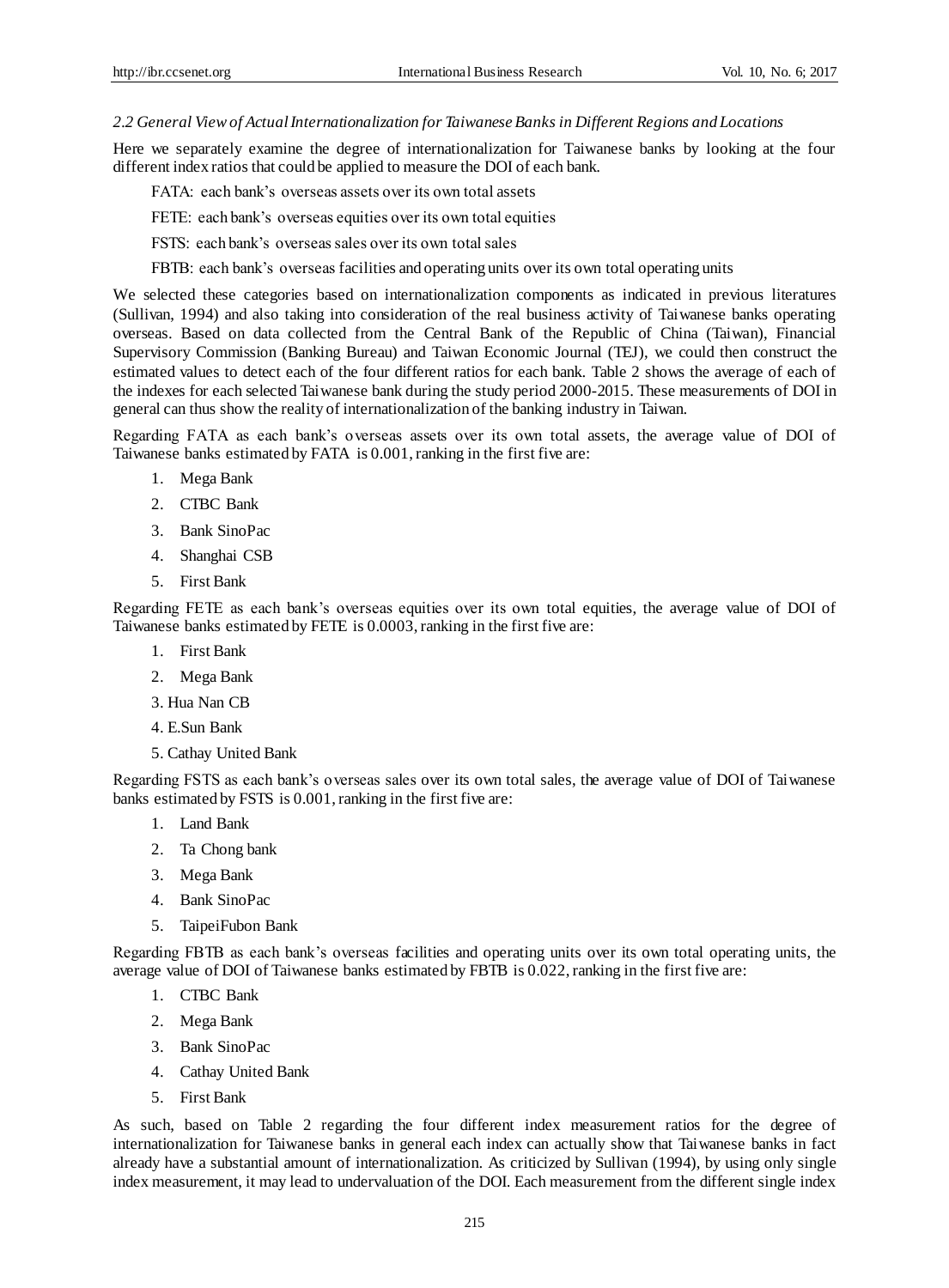yield different partial results for the DOI measurement of Taiwanese banks, as such it cannot completely justify the actual DOI for Taiwanese banks. Therefore, this study will consider an integrated/Composite index as proposed by Sullivan (1994) by using principal component analysis to combine and integrate the different aspects regarding the degree of internationalization of Taiwanese banks as shown in the conceptual model in Figure 2.



Figure 2. Conceptual Framework

Source: This Study

## **3. Related Theories and Literature Review**

## *3.1 Concepts, Measurements and Related Theories of Internationalization*

In this study we will investigate the DOI of Taiwanese banking industry, as such, this section will discuss the definition of internationalization, process of internationalization, motivation and drivers of internationalization, contents of internationalization, benefits of internationalization and finally, the relevant measurements regarding internationalization.

## 3.1.1 Definition of Internationalization

The general definition of internationalization is the process of designing and executing of a product or a service so that it will meet the needs of users in many countries or can be easily adapted to the local culture.

|             |       | Bank   |       |       |       |                 | Hua     | Cathay Chang |              |       |       |               |                |         | Taiwan          | Shin  | Far    | Ta    | Average |
|-------------|-------|--------|-------|-------|-------|-----------------|---------|--------------|--------------|-------|-------|---------------|----------------|---------|-----------------|-------|--------|-------|---------|
|             | Mega  | - Of   | CTBC  | First | TCB   | TaipeiFubon Nan |         | United       | Hwa          | Land  | E.Sun | Shanghai Bank |                | Taishin | <b>Business</b> | Kong  | Eastem | Chong |         |
| DOI         | Bank  | Taiwan | Bank  | Bank  | Bank  | Bank            | CB      | Bank         | Bank         | Bank  | Bank  | CSB           | <b>SinoPac</b> | Int B   | Bank            | Bank  | Bank   | bank  |         |
| <b>FATA</b> | 4E-04 | 8E-05  | 2E-04 | 2E-04 | 5E-05 | 1E-04           | 1E-04   | 1E-04        | 1E-04        | 4E-05 | 1E-04 | 2E-04         | 2E-04          | 1E-04   | 8E-05           | 5E 05 | 9E-05  | 1E-04 | 1E-04   |
| FETE        | 9E 05 | 4E-05  | 5E 05 | 2E-04 | 4E 05 | SE 05           | 7E-05   | 6E 05        | <b>SE-05</b> | 4E 05 | 6E-05 | 2E 05         | 2E-05          | 2E 05   | 5E-05           | 2E 05 | 1E-05  | 3E-05 | 5E-05   |
| <b>FSTS</b> | 6E-04 | 3E-04  | 4E-04 | 3E-04 | 2E-04 | 5E-04           | $3E-04$ | 1E-04        | 3E-04        | 0.002 | 4E-04 | 3E-04         | 6E-04          | 2E-04   | $-1E-04$        | 2E-04 | 1E-04  | 0.001 | 4E-04   |
| FBTB        | 0.24  | 0.052  | 0.356 | 0.106 | 0.026 | 0.054           | 0.045   | 0.179        | 0.042        | 0.032 | 0.046 | 0.052         | 0.209          | 0.024   | 0.0289          | 0.012 | 0.025  | 0.01  | 0.086   |
| Average     | 0.06  | 0.013  | 0.089 | 0.027 | 0.006 | 0.014           | 0.011   | 0.045        | 0.011        | 0.009 | 0.012 | 0.013         | 0.052          | 0.006   | 0.0072          | 0.003 | 0.006  | 0.003 | 0.022   |

# Table 2. Four Different Index Ratios of DOI

Source: This Study

## 3.1.2 Process of Internationalization

Johanson and Vahlne (1977) indicated that internationalization of firms is a process in which the firms progressively increase their international involvement. Particularly on the gradual acquisition, integration, and use of knowledge about foreign markets and operations, and on the successively increasing commitment to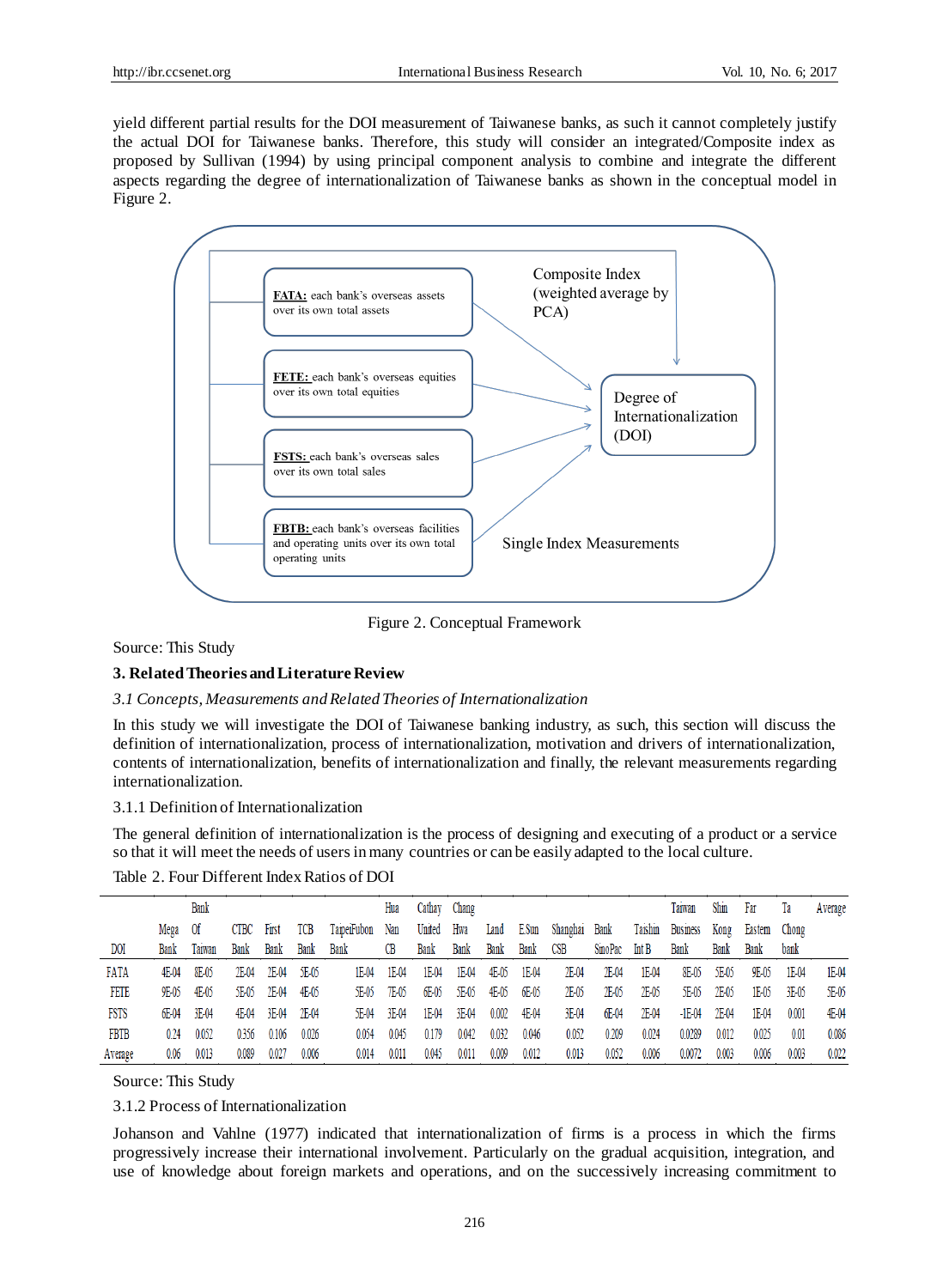foreign markets. Johanson and Vahlne (1977) further examine the steps that are taken to constitute the internationalization process of a firm. First are process-decisions that start the initial export to a country, then it is to establish export channels, in order to start sales branches and subsidiaries, and finally to achieve overseas direct investments as the final step in the process of firm internationalization. More specifically the proce ss of internationalization can be described as: exporting, international licensing and franchising, strategic alliances, joint ventures, mergers and acquisitions; each of them with increased level of involvement and control, finally achieving a wholly owned entity.

On another note, Nilsson, Olofsson and Sennevik (2005) suggested that the process of internationalization has its theoretical foundation in the behavioral theory of the firm and in the growth of the firm itself. The process between these two theories creates an interaction between the knowledge development about foreign markets, operations and the increasing commitment of resources to the market abroad. They also believe that internationalization has its base in state aspects and change aspects, where state aspects consist of market commitment and market knowledge, and the change aspect refers to current business activities and commitment decisions.

## 3.1.3 Motivation and Drivers of Internationalization

There are many motivations and drives that firms choose to internationalize and expand abroad. Dunning (1980) mainly distinguished the four general types of overseas investment motivations: 1) market-seeking, which purpose is to serve local and regional markets, so the size of market or the market's growth is important determinants in this type, 2) efficiency-seeking, it will occur when outward investors seek lower-cost locations for operations, in particular in the search for lower cost labor, 3) resource-seeking occurs when firms invest abroad to acquire resources that are not available in home country, 4) strategic assets-seeking which is not just exploiting an existing ownership-specific advantage of an investing firm, but more protecting or augmenting that advantage by the acquiring new assets, or by a partnering arrangement with a foreign firm, 5) oligopoly interaction, when in a oligopolistic market competitors often do not let the other party move first into a new market, they will try to enter first and achieve first mover advantage and 6) follow the customer, firms may expand internationally in order to follow customers that have already established overseas. Following the above sense of foreign investment motivations, this information provides us the necessary means to determine the major reasons and drivers which affect the degree of internationalization of a firm.

Following on the above discussions, there are also two main forces, push and pull, that might lead firms to internationalize. Push forces are those such as rising labor cost in host country, or powerful competitors in home country that inevitably pushes the firm out (Manjón-Antolín & Arauzo-Carod, 2011; Wright, 2002) when the overall situation is no longer inside the spatial margins to profitability. Pull forces can include the fac tors which attract firms and pull them out of their present location to internationalize into a new place, such as market potential, lower labor cost, political stability and trade agreements between home and host country (Brouwer, Mariotti & Van Ommeren, 2004).

For the banking industry, the internationalization of financial instruments can diverse the risk and also expend their business to overseas markets offering diversified services. Lin and Huang (2013) also mentioned that when facing a shrinking market, enterprise will have to resort to internationalization. Internationalization is the procedure of organizing and utilizing global economic resources, such as capital, raw material, labor, information, market and management. By strengthening the global presence, firms can make up for the lack of domestic resources and gain a better performance.

## 3.1.4 Contents of Internationalization

Annavarjula and Beldona (2000) reported that Internationalization of a firm refers to the extent to which firms operate internationally by investing in assets and/or controlling activities outside their home country (Sanna-Randaccio, 1996). There are several ways in which an organization can be defined as an international firm. These can be broadly classified as ownership, operations, and orientation.

## 3.1.4.1 Ownership

Ownership refers to the extent to which a company owns value-generating assets abroad, as well as the extent to which it is owned by individuals and institutions abroad. A MNC might own assets abroad, such as land or real estate, or hold stock in another company that may result in a controlling interest in that foreign company. For example, Shell Oil Company owns oil refineries in Sudan, gas stations in Brazil, and restaurants in France. These businesses are run by Shell's personnel and generate economic rents to Shell. On the other hand, foreign individual or institutional investors could own an MNC; its stocks may be traded in multiple stock exchanges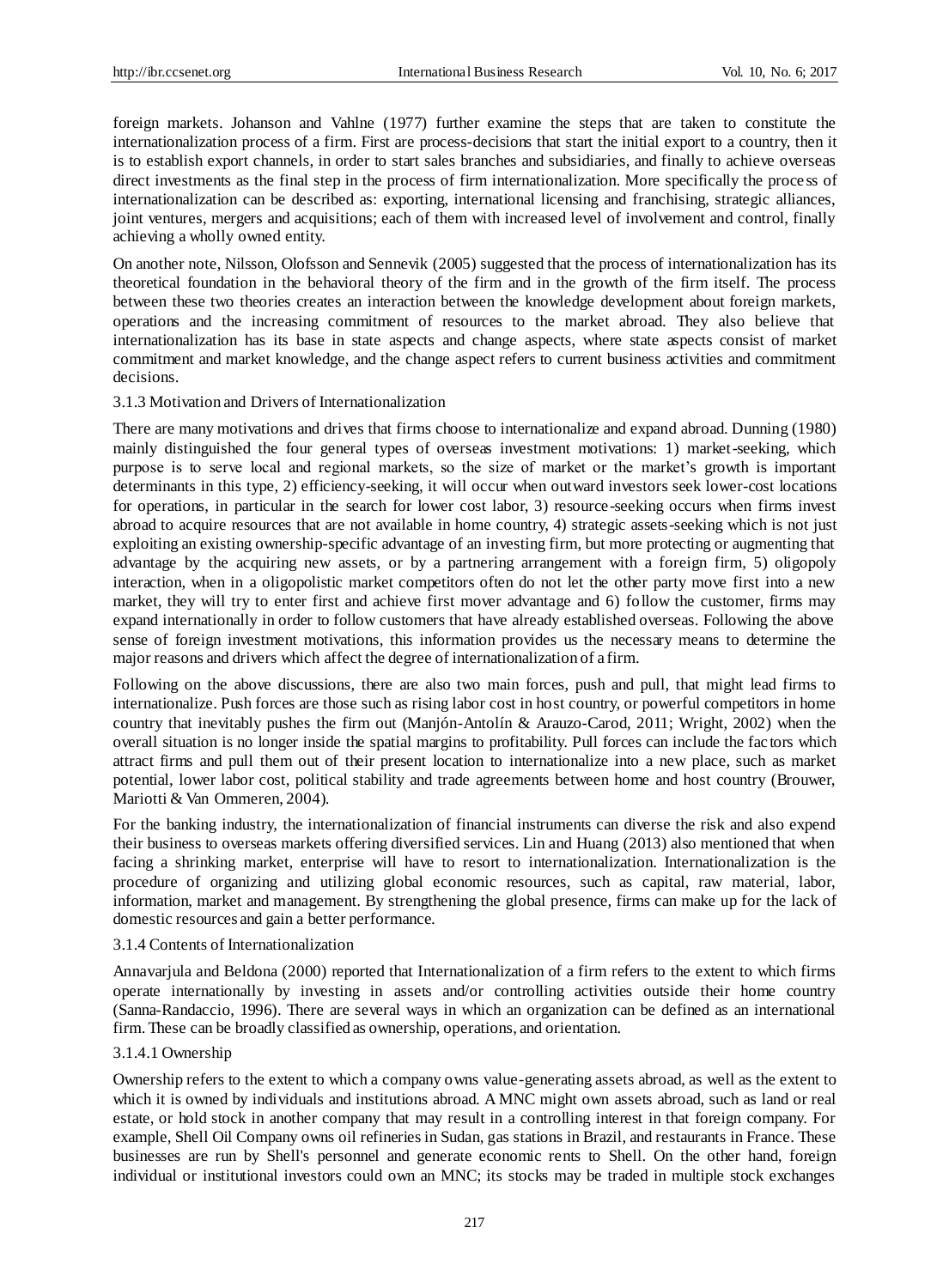both at home and abroad. It may also be that individuals or institutions from more than one country may own a domestic company.

## 3.1.4.2 Operations

A firm may source its physical and intellectual inputs overseas, it could also base its production activities overseas, or it could locate its sales/service activities (Dunning, 1980). Porter (1990) calls these "value activities". Accordingly, conceptualizations of MNCs can be made in terms of the "content" of these value-adding activities. For example, the proportion of overseas sales to total sales, overseas subsidiaries to total subsidiaries, overseas employees to total employees, etc.--the overall assumption being that the larger the total number of foreign countries involved or the higher the overall level of overseas operations, the more the firm is "multinationalized."

Thus, while consumer goods conglomerate Procter and Gamble is a multinational that has significant foreign production capabilities, petroleum giant Royal Dutch-Shell is a multinational with significant foreign sales generated by its numerous foreign subsidiaries. Pharmaceutical firms like Merck and Hoechst are multinationals that conduct significant overseas research and development (R&D) activities in addition to overseas sales. Automobile giants Honda, Toyota, and Mitsubishi are multinationals known for their significant foreign assets in addition to their manufacturing and sales activities abroad.

# 3.1.4.3 Orientation

Orientation indicates the attitudinal posturing or "intent" of the multinational company and its management in terms of its vision, strategy, and structure. Perlmutter (1969) classified such posturing as ethnocentric, polycentric, regiocentric, or geocentric depending on the relative importance that a MNC attaches to its strategy. This, in turn, sets the tone for the decision making of the firm. For example, an ethnocentric orientation suggests that the firm is more likely to extend the strategies and decisions that have originated in the home country into the host country, based on the assumption that these are globally applicable. A geocentric approach is quite the opposite in that it is more situation and contingency driven.

3.1.5 Measurements of Internationalization

Hitt, Tihanyi, Miller and Connelly (2006) mentioned that there are more than twenty indexes of internationalization used by scholars. By using different measurements, it might cause inconsistencies between empirical results and internationalization. Hence, before discussing the relation of internationalization and a company's performance, understanding the differences of the indexes is important. We split them into two parts to make further discussion:

## 3.1.5.1 Single Index

Early studies concentrated on the a number indexes to measure the degree of internationalization, including the following: The ratio of foreign sales to total sales (FSTS), foreign assets to total assets (FATA), or foreign employees to total employees (FETE) (Capar & Kotabe, 2003; Kwok & Reeb, 2000).

## 3.1.5.2 Composite Index

Sullivan (1994), states that the degree of internationalization can be expressed as the sum of FSTS, FPTP, RDI, AI, ESTS, FATA, OSTS, TIME and PDIO. Sullivan tried to measure the internationalization of an enterprise by the above nine indexes, and separated it into three dimensions: performance attributes (what goes on overseas), structural attributes (what resources are overseas), and attitudinal attributes (what is top management's international orientation). Integrative works emphasize that DOI is not an absolute state but a continuous choice that managers make relative to domestic circumstances; therefore, all measures of the degree of internationalization are ratios. As stated by Sullivan, there is no shortage of potential measures. However, our rule of only using archival data restricted including and, if need be, designing measures that we could estimate objectively. Sullivan (1994) noted the following nine measures to operationalize the performance, structural and attitudinal attributes of internationalization.

## **Performance Attributes**

- (i) FSTS, foreign sales as a percentage of total sales.
- (ii) FPTP, foreign profits percentage of total profit.
- (iii) RDI, research and development intensity, which could be described as the principal means of gaining market share in global competition.
- (iv) AI, advertising intensity represents an international firm's marketing function, and could help explain a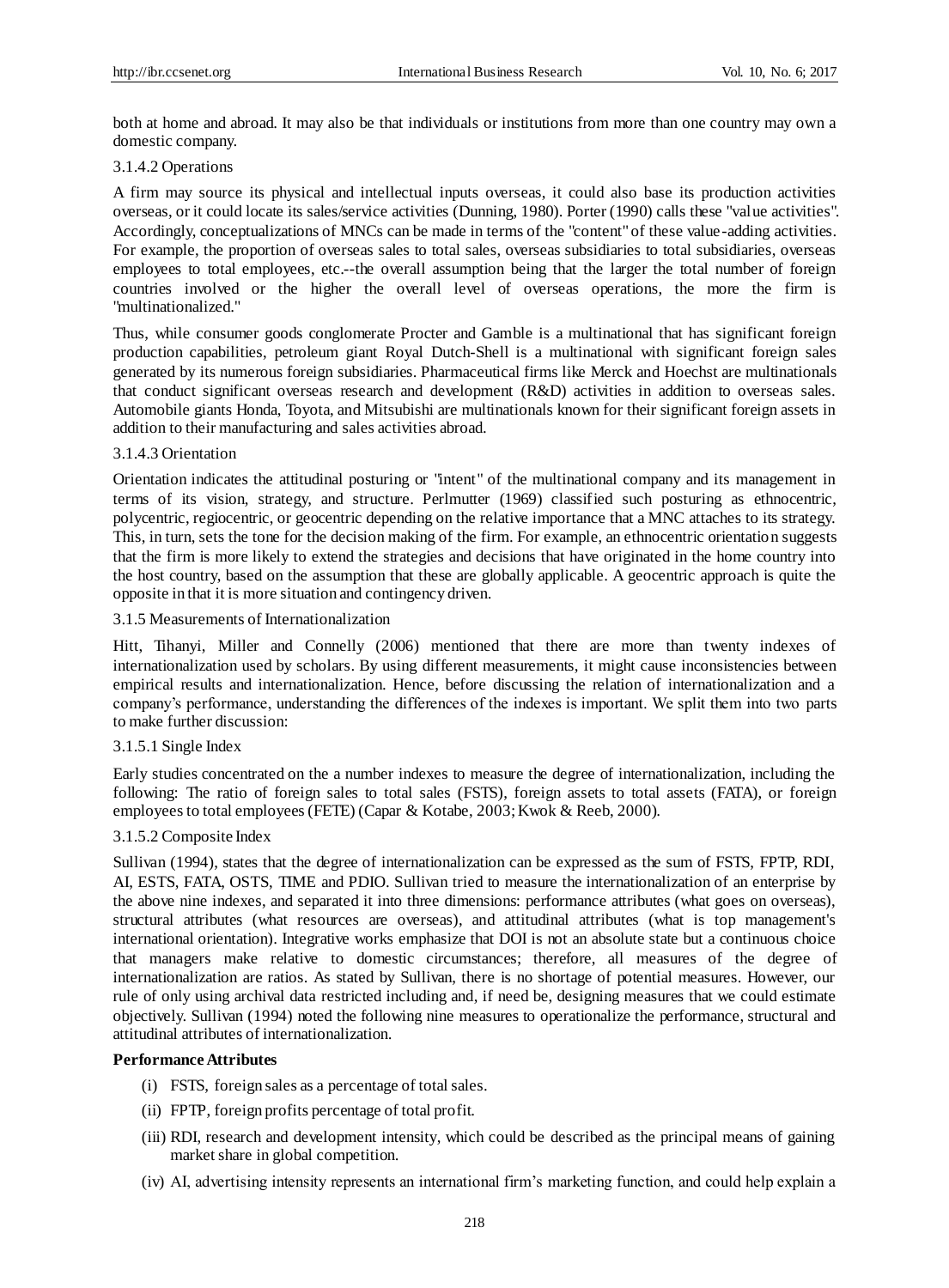firm's international involvement.

(v) ESTS, export sales as a percentage of total sales.

#### **Structural Attributes**

- (i) FATA, foreign assets as a percentage of total assets to estimate the material international character of a firm.
- (ii) OSTS, overseas subsidiaries as a percentage of total subsidiaries, corresponding to the number of foreign subsidiaries relative to the company's total number of distinct operating units

#### **Attitudinal Attributes**

- (i) TMIE, top managers' international experience, measured by the cumulative duration of top managers' international assignments
- (ii) PDIO, psychic dispersion of international operation, measured by estimating the geographical dispersion of the overseas subsidiaries of a firm.

However, Sullivan (1994) asserts that single measures could be biased, as single items do not permit one to take measurement error into account in analyses. The impossibility of determining the reliability of a single measure could thus increase the probability mismeasurement. Sullivan then applies factor analysis by using principal component measurement to obtain the optimum factor loading in order to eliminate the ambiguity through weighted average. As noted "item-total analysis for constructing homogenous measures" is used to obtain the common component which can indicate a consistent measurement method to estimate the internal consistency of a combination of single measures of DOI.

#### *3.2 Literature Review*

In this section we mainly depict the relevant literature reviews regarding internationalization. There are extensive literatures regarding internationalization as it has become an indispensable topic in the past decades and as globalization has exponentially increased and more cross-national activities are taking place, the study of internationalization across countries has not diminished but rather has become more and more vital. For the purposes of this study, only literatures that are more relevant to the present research are taken into account.

Johanson and Vahlne (1977) indicated that internationalization of firms is a process in which the firms progressively increase their international involvement. They argued that a firm may prefer to choose a closer proximity target market for internationalization and further examined the steps that are taken to constitute the internationalization process of a firm. Their research results indicated that, first are the process-decisions that start the initial export to a country, then it is to establish export channels, in order to start sales branches and subsidiaries, and finally to achieve overseas direct investments as the final step in the process of firm internationalization.

Since past literatures argued that a firm may prefer to choose a closer proximity target market for internationalization and further examined the steps that are taken to constitute the internationalization process of a firm. Dunning (1980) looked at the construction of the eclectic theory of international production, examining the determinants affecting the international production of firms. Their results compare the following features surrounding U.S. manufacturing industries: ownership advantages, location advantages, and lastly, internalization advantages. Sullivan (1994) proceeded to examine combined indexes as a method that could be applied in order to measure the degree of internationalization (DOI) of firms. He proposed that the degree of internationalization is not an absolute state but a continuous choice that managers make relative to domestic circumstances; therefore, all measures of the degree of internationalization could be established as ratios. His results indicated that the integration of several component variables is shown to perform better than the single-item measures. Ramaswamy, Kroeck, and Renforth (1996) further supported and confirmed Sullivan's (1994) research that single variable indexes could be intrinsically unreliable and has, at best, only speculative validity. As such, the construction of a multi-item aggreate index to measure the degree of internationalization is indeed noteworthy and of great utility to understand the nature of the degree of internationalization of firms.

Looking into the determinants of internationalization of firms, Thirkell and Dau (1998) examined the determinants for New Zealand firm's export performance. They noted that foreign language skills are often intertwined with an appreciation of the associated culture, suggesting that higher levels of language and cultural skill may translate into a more effective communications programme. Their final results indicate that firm size, degree of market competition, and R&D expenditure were found to significantly and positively correlate with marketing orientation. Majocchi and Zucchella (2003) examined the internationalization and performance of a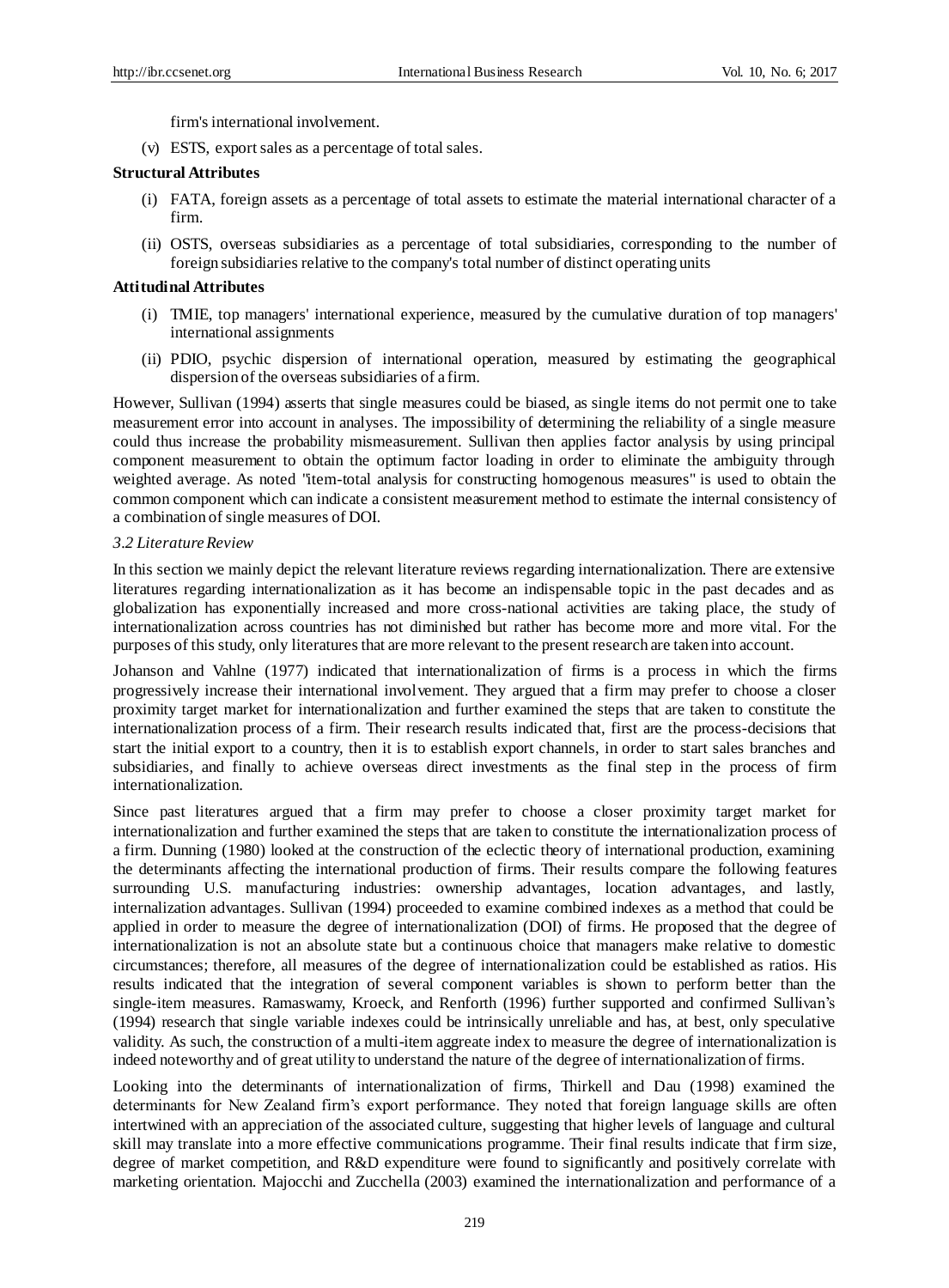set of Italian SMEs. They proposed that target markets with higher affinity or closeness are easier to understand and serve, because they are similar or represent a common market segment. Thus, they are both coherent with an organization that aims to reduce the complexities of foreign market commitment. In other words, they could be more compatible with the typical financial and organizational constraints of the firm. Hsu and Boggs (2003) mainly looked at the relationship of MNEs' performance to the degree of internationalization (linear or curvilinear). Their results shows that there is no immediate evidence of a curvilinear relationship between the degree of internationalization (measured as FSTS) and performance (ROA) and confirms that there is a curvilinear relationship between country scope and performance.

Cunha and Boehe (2008) studied the internationalization of Brazilian retail banks, drawing on strategic management approaches and case research to develop an argument explaining the internationalization of South American retail banks. Their findings claim that Brazilian retail banks may internationalize in order to differentiate themselves vis- $\lambda$ -vis their home country competitors, offering their clients, in a proactive manner, a portfolio of products and services which would not have been available otherwise. Considering the process of internationalisation in retail banking, Spanish Banco Santander developed a competitive advantage by introducing new strategies and systems, acting as a firstmover focused on its core business. Parada, Alemany and Planellas (2009) then futher examined the internationalisation behaviour of Banco Santander towards globalisation, expanding towards the Euro-zone and Latin America. They identified Banco Santander's internationalization process based on three steps. The first step is to develop necessary capabilities in the home market. The second step is to create options for leveraging capabilities in new international markets. The third step consists of acquiring a leading local competitor and a quick international roll-out followed by an implementation of integrated capabilities. Their analysis showed that overall market selection is mostly based on cultural and/or economic proximity, geographic focus and deregulation or increased competition.

Futher looking at more recent internationalization of firms, Banalieva and Sarathy (2011) looked at the contingency theory of internationalization performance (IP) for emerging market multinational enterprises (EM MNEs). They looked at the factors concerning foreign sales, firm age, firm size, market inflation, market growth and market GDP potential together with International performance. Their final results suggests that the IP link is inverted-U shaped for electronics EM MNEs and linear for non-electronics EM MNEs and that these relationships are further enhanced with higher trade liberalization. Polat and Mutlu (2013) examined the degree of internationalization (DOI), market orientation and entrepreneurship orientation within Turkish logistics sector. Their empirical results further showed that there was no relationship between entrepreneurial orientation and the degree of internationalization, and that sector experience, firm age, market orientation and firm size have a significant effect on the degree of internationalization regarding firms within the Turkish logistics sector. Gaur, Kumar, and Singh (2014) investigated emerging economy (EE) firms expanding into international markets according to institutions, resources, and internationalization. They integrated resource- and institution-based views to look at firm R&D expense, marketing expense, import intensity, export intensity and foreign affliliation, suggesting that firms that can use unique institutional advantages are more likely to advance in the international process of a firm. They found that firms that are affiliated with a business group, have more firm- and group-level international experience, have more technological and marketing resources, and that operate in service industries, are more likely to successfully make their international transition. Azar and Drogendijk (2014) suggested that internationalization improves a firm's ability to innovate and draw into the effect of internationalizing into specific target markets or destinations. Their study also examined whether the psychic distance (measured by Hofstede's cultural dimensions) between target market and home market affects firms' propensity to innovate.

Banking institutions often demonstrate the phenomena of "customer following" and "market seeking", indicating that financial service companies often have a close relationship with other firms that have already invested overseas, De Bonis, Ferri and Rotondi (2015) investigated wheter firm–bank relationships affect firms' internationalization. They found that in fact many manufacturing firms seeking to expand abroad often have a close relationship with financial institutions, where, in some cases, banking firms also follow their customers in cross-border businesses. Their finding indicate that international firms could benefit from a strong relationship with their main bank and vice versa. Bronzini and D'Ignazio (2016) looked at the relationship between bank internationalization and firm exports. Their findings further confirms that there is a positive effect for firm-bank relationships, and that there might be a stronger effect for closer firm-bank relationships more so when banks have established their branches abroad over a certain period of time. Looking at recent global financial crisis and also important factors affecting firm internationalization, Saona (2016) determined that the success of Latin American financial institutions is not just determined by the factors of asset diversification, revenue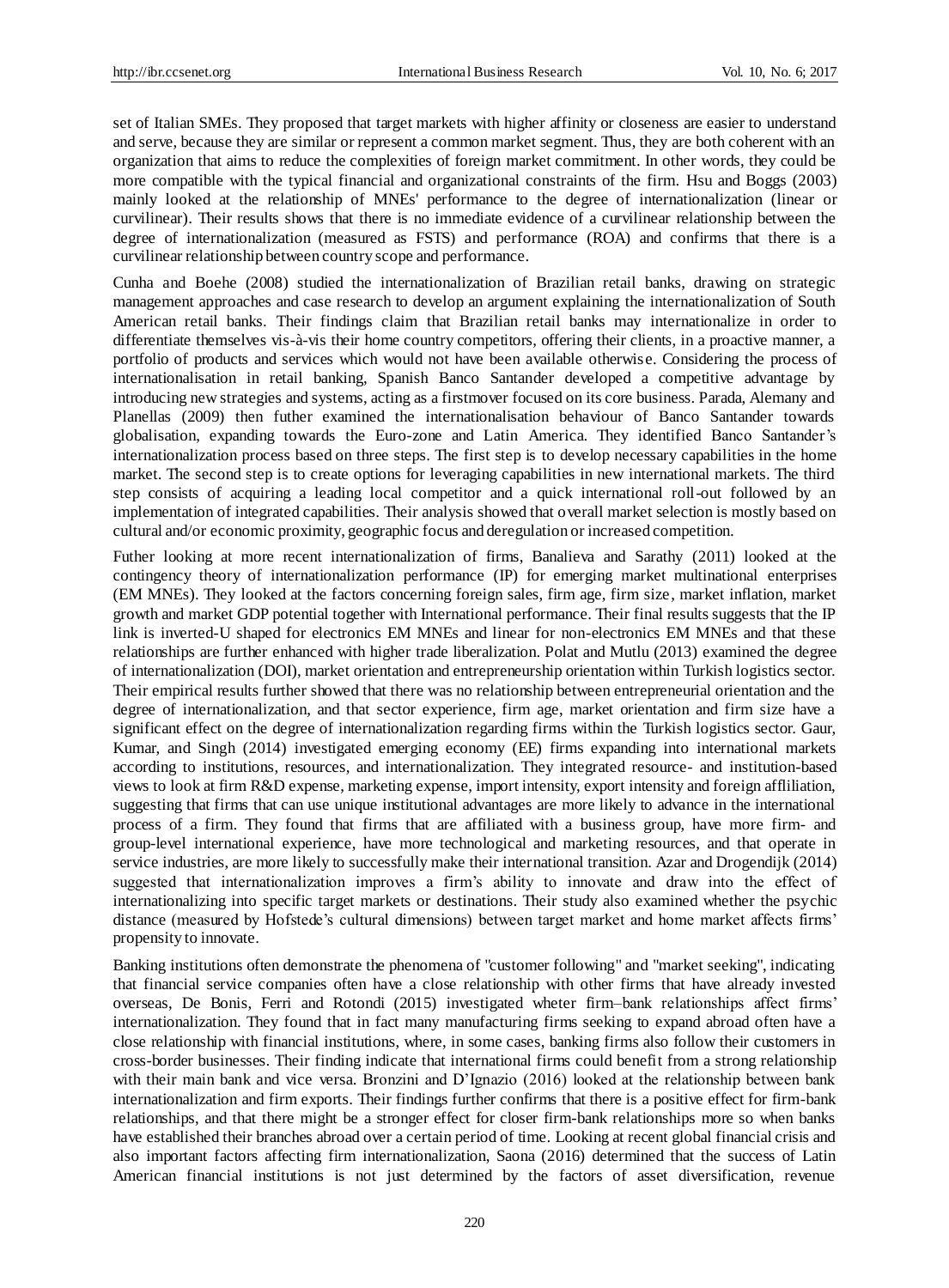diversification, market concentration and legal/regulatory systems, but also and substantially by the state of the different regions and markets (such as financial crisis). These might lead to market instability, higher operating costs and higher loan risks in those region's banking systems.

# **4. Methodology-Approach of Principal Component Analysis**

The Principal Component Analysis (PCA) procedure, as it name states, finds the principal components of the data. Often, in order to analyze the combination effect of data from different sources, it is necessary to concoct a combined variable. As such, the PCA procedure can find the factor loading of each of the different variables and then we can apply the weights together in order to produce a new combined variable. Principal component analysis was first introduced by Pearson (1901) and then further improved by Hotelling (1933).

Suppose that we have k explanatory variables  $x_i$ . Then we can consider linear functions of these variables:

$$
z_1 = a_1 x_1 + a_2 x_2 + \dots + a_k x_k
$$
  
\n
$$
z_2 = b_1 x_1 + b_2 x_2 + \dots + b_k x_k
$$
  
\n
$$
z_3 = c_1 x_1 + c_2 x_2 + \dots + c_k x_k
$$

Suppose we choose the a's so that the variance of  $z<sub>1</sub>$  is maximized subject to the condition that

$$
a_1^2 + a_1^2 + \dots + a_k^2 = 1 \tag{2}
$$

This is called the normalization condition. (It is required or else the variance of  $z_1$ can be increased indefinitely.)  $z_1$  is then said to be the first principal component. It represents the linear function of the *x*'s that has the highest variance (subject to the normalization rule). The obtained *z*'s are the principal components given any set of variables  $x_1, x_2 \ldots x_k$ .

The process of maximizing the variance of the linear function z subject to the condition that the sum of squares of the coefficients of the *x*'s is equal to 1, produces *k* solutions. Corresponding to these we construct k linear functions  $z_1, z_2, \ldots, z_k$ . These are called the principal components of the *x*'s. They can be ordered so that

$$
var(z_1) > var(z_2) > \dots > var(z_k)
$$
\n(3)

 $z_1$  the one with the highest variance is called the first principal component,  $z_2$  with the next highest variance is called the second principal component, and so on. These principal components have the following properties:

- 1.  $var(z_1) + var(z_2) + \cdots + var(z_k) = var(x_1) + var(x_2) + \cdots + var(x_k)$ , for each components
- 2. Under the above situation 1,  $var(x_i) = \lambda_i$ , as such  $\lambda_i$  is the characteristic value for the variance-covariance matrix of the  $x_i$  and we obtain the principal loading  $C_i$  for each  $x_i$  and principal component loading can be obtained by the following equation  $C_i = \sqrt{\lambda_i} * a_i$
- 3. For first component  $z_1$ ,  $\sum_{i=1}^n a_{1i}^2 = 1$  and  $\sum_{i=1}^n a_{1i}^2 = \lambda_i$  is satisfied, then  $C_{1i}$ ,

 $C_{11}$ ,  $C_{12}$ ,  $C_{13}$  ...  $C_{1k}$  are the principal components loading of each  $z_1$ 

Based on the obtained first components loadings  $(C_{1i})$  of each  $z_1$ , we can then multiply them to each corresponding  $x_i$  and obtained a new combined variable whilst taking the different weights from the different set of variables x's into consideration, i.e., The new obtained value can be estimated as follows:

$$
X = C_{11} * x_1 + C_{12} * x_2 + C_{13} * x_3 \dots + C_{1k} * x_k \tag{4}
$$

Considering Equation 4, we can construct our degree of internationalization DOI variable for each bank (ie., X is principal weighted score value of DOI).

And so on...  $(1)$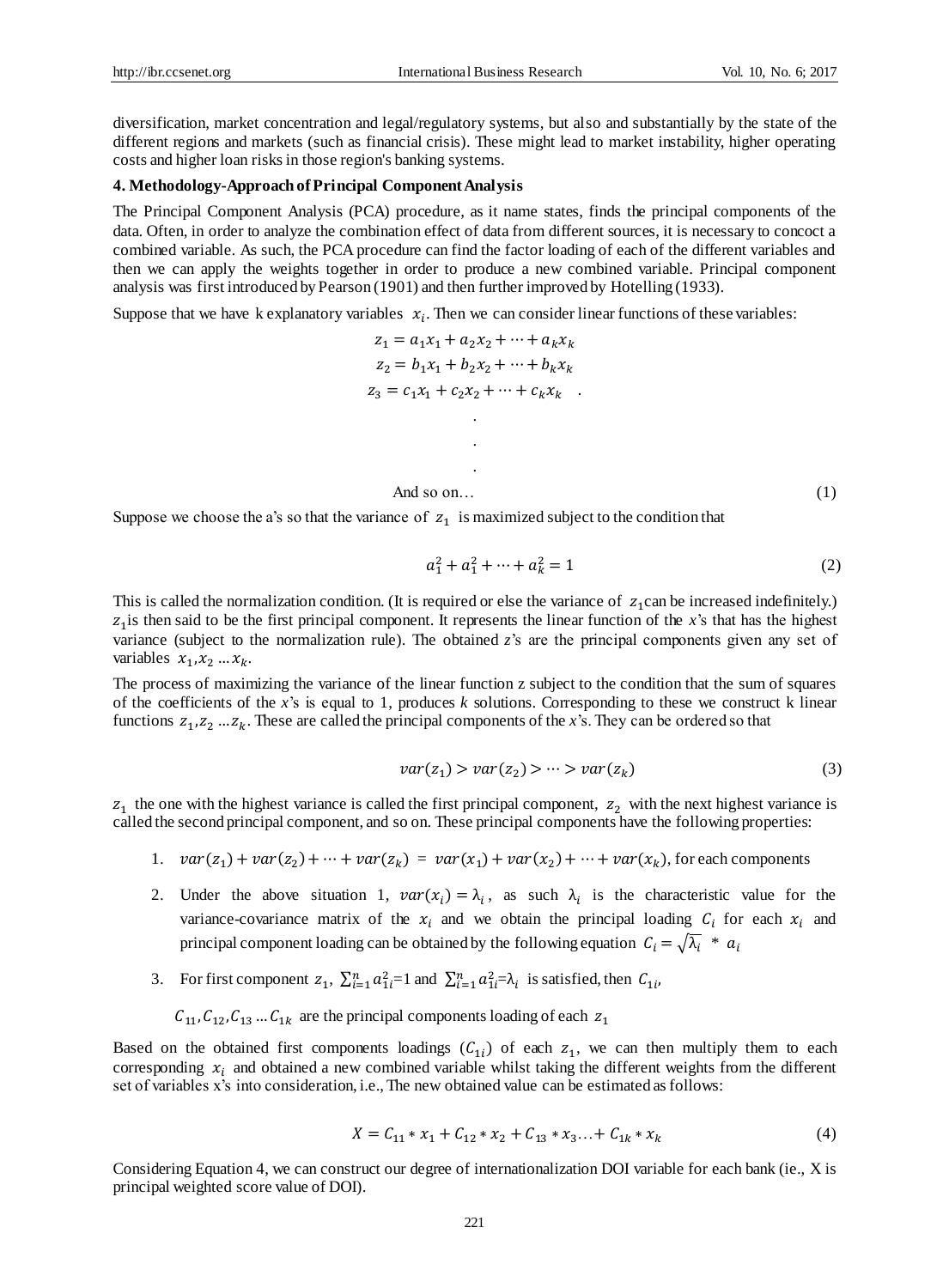In order to show the values in a more intuitive way, it is possible to perform a Box-cox transformation, where it is possible to better observe the relevance of the size of the variables. Before we do the transformation for X (principal component score value), we need to normalize the X variables as such it is divided by the variance of X *(Var X)* as follows:

$$
Z = \frac{X - E(X)}{\sqrt{Var(X)}}\tag{5}
$$

After obtaining the normalized Z from X, the specific Box-cox conversion formula can be applied to show a new scoring index as percentage level (%) from 0 to 100, the transformation process is as follows:

$$
\text{Score} = \frac{100}{1 + \frac{1}{\exp(Z)}}\tag{6}
$$

Where, *Z*: normalized principal component weighted score value.

After the Box-cox transformation by Equation 5, a new scoring index from 0 to 100 is obtained. This conversion facilitates observations to more intuitively interpret and understand the perceptual orientation of the results.

#### **5. Empirical Results of Principal Component Analysis for DOI**

Based on the method of principal component analysis as indicated in Equation 4 presented in Section 4, we can obtain the estimated values to detect the degree of internationalization DOI for each selected bank, by using the integrated index (namely composite index as mentioned in Section 3) during the study period of 2000-2015. In this study we then apply the principal component analysis (PCA) by Equation 7 to obtain our estimated DOI value.

$$
DOI = C_{11} * FATA + C_{12} * FETE + C_{13} * FSTS... + C_{14} * FBTB
$$
 (7)

Where:

FATA: each bank's overseas assets over its own total assets

FETE: each bank's overseas equities over its own total equities

FSTS: each bank's overseas sales over its own total sales

FBTB: each bank's overseas facilities and operating units over its own total operating units

The DOI categories were considered based on internationalization components as indicated in previous literatures (Sullivan, 1994) and also taking into consideration of the real business activity of Taiwanese banks operating overseas. Based on Equation 7, we obtain the estimated values to detect the degree of internationalization DOI for each selected bank during the study period of 2000-2015.

As can be seen from Table 3, based on a cross-sectional analysis in the overall period 2000-2015, the average of DOI for each bank, there is an increasing trend for the degree of internationalization of Taiwanese banks as the years go by. The overall average of DOI for each bank across 2000-2015 is 0.061. The first three highest average DOI under this period ranks as follows: CTBC (0.253), Mega Bank (0.171) and Bank SinoPac (0.149), with the rest mostly ranging between 0.007 and 0.076. For the period 2000-2007 the average DOI is 0.058 and the first three highest average DOI under this period ranks as follows: CTBC (0.025), Bank SinoPac (0.202) and Mega Bank (0.173), with the rest mostly ranging between 0.002 and 0.093. Within the years 2008-2015 the average DOI is 0.064 and the first three highest average DOI under this period ranks as follows: CTBC (0.256), Mega Bank (0.169) and Cathay United Bank (0.162), with the rest mostly ranging between 0.011 and 0.096. Based on the time-series analysis, during our study period, the overall highest average DOI belong to the years 2000 (0.065), 2014 (0.073) and 2015 (0.095). The average value of the rest of the DOI rages between 0.053 and 0.062, as can be seen, the overall values are quite even. As shown in Table 3, the average DOI value of the full period (2000-2015) is 5.91, while the average DOI value (0.064) of the second period (2008-2015) is greater than the average DOI value (0.058) of the first period (2000-2007), it seems to indicate that even after the global financial crisis event, the average degree of internationalization of Taiwanese banks still continues to rise.

Furthermore, utilizing Equation 5 and 6, we then perform the Box-cox transformation for the normalized principal component weighted score value, where a new DOI scoring index as percentage level (%) from 0 to 100 is obtained in order to better observe the relevance of the variables. This conversion facilitates the observation to more intuitively interpret and understand the perceptual orientation scale of the results (Table 4).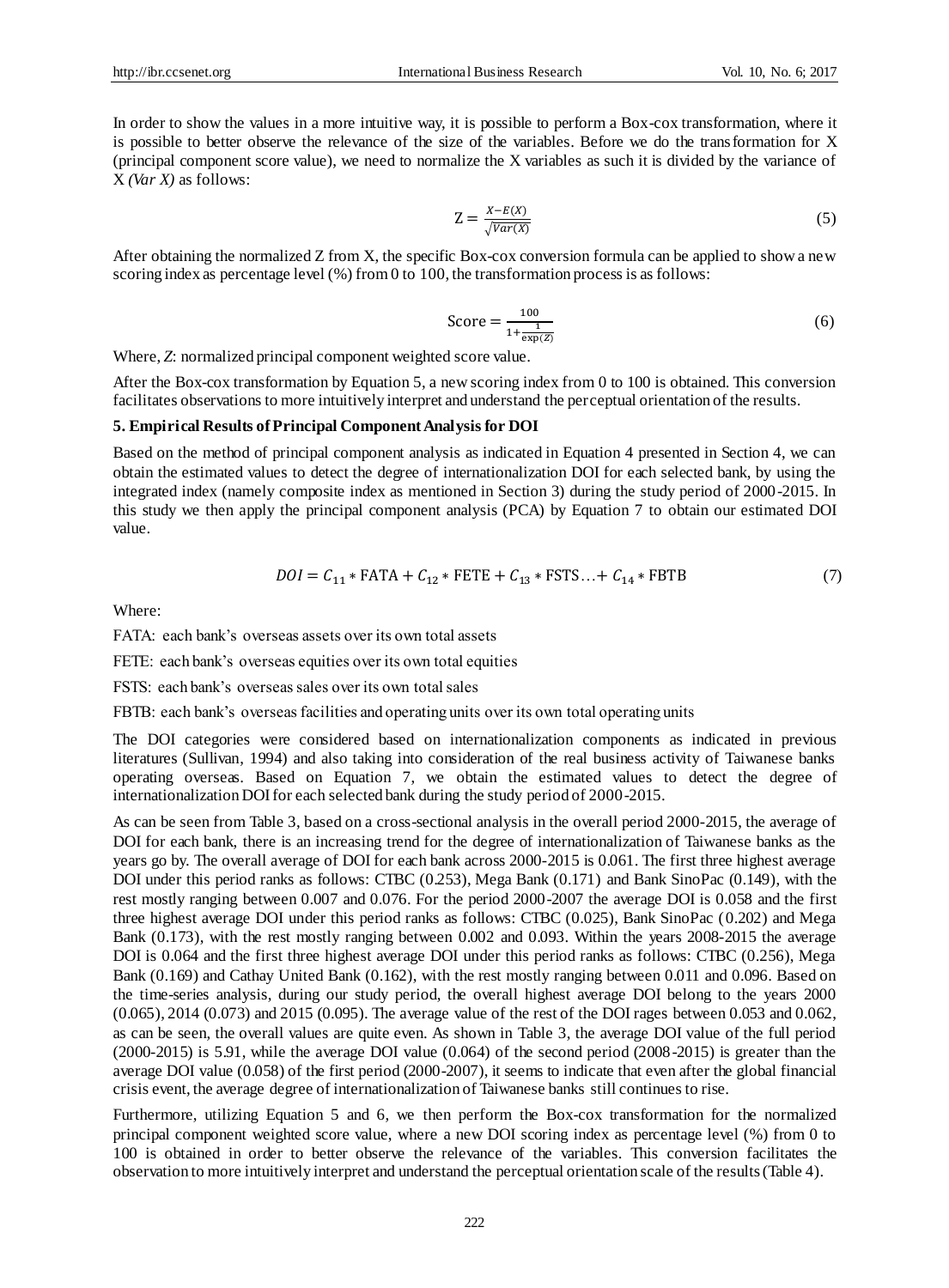As can be seen from Table 4, after performing a Box-cox transformation of the normalized principal component weighted values, based on a cross-sectional analysis in the overall period 2000-2015. The overall average of DOI for each bank across 2000-2015 is 50.76. The first three highest average DOI under this period ranks as follows: CTBC (53.159), Mega Bank (52.13) and Bank SinoPac (51.86), with the rest mostly ranging between 50.09 and 50.94. For the period 2000-2007 the average DOI is 50.72 and the first three highest average DOI under this period ranks as follows: CTBC (53.123), Bank SinoPac (52.52) and Mega Bank (52.16), with the rest mostly ranging between 50.03 and 51.16. Within the years 2008-2015 the average DOI is 50.80 and the first three highest average DOI under this period ranks as follows: CTBC (53.196), Mega Bank (52.11) and Cathay United Bank (52.02), with the rest mostly ranging between 50.14 and 51.20. Based on the time-series analysis, during our study period, the overall highest average DOI belong to the years 2000 (50.81), 2014 (50.91) and 2015 (51.19). The average value of the rest of the DOI rages between 50.66 and 50.78, as can be seen, the overall values are quite even. As shown from Table 4, the average DOI value of the full period (2000-2015) is 50.76, while the average DOI value (50.80) of the second period (2008-2015) is greater than the average DOI value (50.72) of the first period (2000-2007), it seems to indicate that even after the global financial crisis event, the average degree of internationalization of Taiwanese banks still continues to rise. Generally speaking, based on the observed score, the DOI of Taiwanese banks are all above the 50%.

## **6. Concluding Remarks**

This study mainly focuses on measuring the degree of internationalization (DOI) within the Taiwanese banking industry by principal component analysis (PCA), where the phenomenon can be most clearly identified. Our empirical results reinforce the fact that by using only a single index measurement it may lead to undervaluation of the DOI. Each measurement from the different single

| DOI       | Mega<br>Bank | Bank of<br>Taiwan | СТВС<br>Bank | First<br>Bank | TCB<br>Bank | TaipeiFubon<br><b>Bank</b> | Hua<br>Nan<br>CВ | Cathay<br>United<br>Bank | Chang<br>Hwa<br>Bank | Land<br>Bank | <b>E.Sun</b><br>Bank | Shanghai<br>CSB | Bank<br><b>SinoPac</b> | Taishin<br>Int B | Taiwan<br><b>Business</b><br>Bank | Shin<br>Kong<br>Bank | Far<br>Eastem<br>Bank | Ta<br>Chong<br>bank | Average<br>For Each<br>Year |
|-----------|--------------|-------------------|--------------|---------------|-------------|----------------------------|------------------|--------------------------|----------------------|--------------|----------------------|-----------------|------------------------|------------------|-----------------------------------|----------------------|-----------------------|---------------------|-----------------------------|
| 2000      | 0.217        | 0.053             | 0.240        | 0.085         | 0.015       | 0.045                      | 0.039            | 0.068                    | 0.04                 | 0.013        | 0.051                | 1E-04           | 0.237                  | 0.017            | 0.023                             | 1E 05                | 0.0240                | 2E-04               | 0.065                       |
|           |              |                   |              |               |             |                            |                  |                          |                      |              |                      |                 |                        |                  |                                   |                      |                       |                     |                             |
| 2001      | 0.180        | 0.046             | 0.119        | 0.068         | 0.014       | 0.035                      | 0.034            | 0.243                    | 0.029                | 0.012        | 0.042                | 1E-04           | 0.221                  | 0.015            | 0.017                             | 1E 05                | 0.020                 | 1E-04               | 0.061                       |
| 2002      | 0.178        | 0.046             | 0.346        | 0.063         | 0.016       | 0.034                      | 0.026            | 0.065                    | 0.033                | 0.018        | 0.028                | 1E-04           | 0.222                  | 0.008            | 0.017                             | 4E-06                | 0.020                 | 9E 05               | 0.062                       |
| 2003      | 0.162        | 0.037             | 0.264        | 0.068         | 0.016       | 0.034                      | 0.023            | 0.050                    | 0.033                | 0.021        | 0.027                | 1E-04           | 0.215                  | 0.016            | 0.017                             | 1E-04                | 0.020                 | 9E 05               | 0.056                       |
| 2004      | 0.167        | 0.032             | 0.249        | 0.068         | 0.016       | 0.034                      | 0.027            | 0.050                    | 0.032                | 0.021        | 0.016                | 1E-04           | 0.244                  | 0.014            | 0.017                             | 4E 05                | 0.020                 | 3E-04               | 0.056                       |
| 2005      | 0.178        | 0.032             | 0.261        | 0.071         | 0.016       | 0.023                      | 0.027            | 0.066                    | 0.028                | 0.025        | 0.015                | 2E-04           | 0.237                  | 0.021            | 0.017                             | -9E 06               | 0.020                 | 1E-04               | 0.058                       |
| 2006      | 0.150        | 0.032             | 0.277        | 0.069         | 0.014       | 0.017                      | 0.030            | 0.107                    | 0.028                | 0.026        | 0.014                | 0.013           | 0.116                  | 0.021            | 0.017                             | 0.007                | 0.020                 | 0.014               | 0.054                       |
| 2007      | 0.151        | 0.034             | 0.247        | 0.075         | 0.014       | 0.017                      | 0.030            | 0.092                    | 0.028                | 0.025        | 0.019                | 0.013           | 0.120                  | 0.021            | 0.017                             | 0.013                | 0.020                 | 0.013               | 0.053                       |
| 2008      | 0.154        | 0.033             | 0.265        | 0.074         | 0.014       | 0.022                      | 0.030            | 0.099                    | 0.027                | 0.024        | 0.018                | 0.024           | 0.116                  | 0.021            | 0.016                             | 0.013                | 0.020                 | 0.014               | 0.055                       |
| 2009      | 0.157        | 0.030             | 0.257        | 0.080         | 0.014       | 0.022                      | 0.030            | 0.121                    | 0.027                | 0.023        | 0.017                | 0.023           | 0.096                  | 0.015            | 0.017                             | 0.013                | 0.020                 | 0.012               | 0.054                       |
| 2010      | 0.160        | 0.034             | 0.241        | 0.080         | 0.016       | 0.033                      | 0.026            | 0.155                    | 0.027                | 0.023        | 0.023                | 0.023           | 0.092                  | 0.015            | 0.022                             | 0.013                | 0.014                 | 0.011               | 0.056                       |
| 2011      | 0.168        | 0.033             | 0.231        | 0.080         | 0.019       | 0.033                      | 0.030            | 0.158                    | 0.027                | 0.028        | 0.022                | 0.033           | 0.096                  | 0.015            | 0.022                             | 0.020                | 0.013                 | 0.011               | 0.058                       |
| 2012      | 0.172        | 0.033             | 0.226        | 0.078         | 0.019       | 0.033                      | 0.037            | 0.160                    | 0.026                | 0.028        | 0.031                | 0.041           | 0.092                  | 0.015            | 0.022                             | 0.014                | 0.013                 | 0.011               | 0.058                       |
| 2013      | 0.172        | 0.033             | 0.226        | 0.081         | 0.024       | 0.033                      | 0.040            | 0.191                    | 0.03                 | 0.023        | 0.054                | 0.049           | 0.092                  | 0.015            | 0.022                             | 0.014                | 0.013                 | 0.011               | 0.062                       |
| 2014      | 0.179        | 0.037             | 0.298        | 0.083         | 0.027       | 0.093                      | 0.040            | 0.202                    | 0.033                | 0.027        | 0.067                | 0.049           | 0.092                  | 0.022            | 0.028                             | 0.013                | 0.013                 | 0.011               | 0.073                       |
| 2015      | 0.19         | 0.049             | 0.305        | 0.089         | 0.038       | 0.112                      | 0.047            | 0.206                    | 0.037                | 0.032        | 0.088                | 0.321           | 0.092                  | 0.021            | 0.038                             | 0.020                | 0.013                 | 0.011               | 0.095                       |
| 2000-2007 | 0.173        | 0.039             | 0.250        | 0.071         | 0.015       | 0.03                       | 0.029            | 0.093                    | 0.031                | 0.02         | 0.026                | 0.003           | 0.202                  | 0.016            | 0.018                             | 0.002                | 0.02                  | 0.003               | 0.058                       |
| 2008-2015 | 0.169        | 0.035             | 0.256        | 0.081         | 0.021       | 0.048                      | 0.035            | 0.162                    | 0.029                | 0.026        | 0.04                 | 0.07            | 0.096                  | 0.017            | 0.024                             | 0.015                | 0.015                 | 0.011               | 0.064                       |
| 2000-2015 | 0.171        | 0.037             | 0.253        | 0.076         | 0.018       | 0.039                      | 0.032            | 0.127                    | 0.03                 | 0.023        | 0.033                | 0.037           | 0.149                  | 0.017            | 0.021                             | 0.009                | 0.018                 | 0.007               | 0.061                       |

Table 3. Degree of Internationalization of Taiwanese Banks During the Period 2000-2015

Source: This Study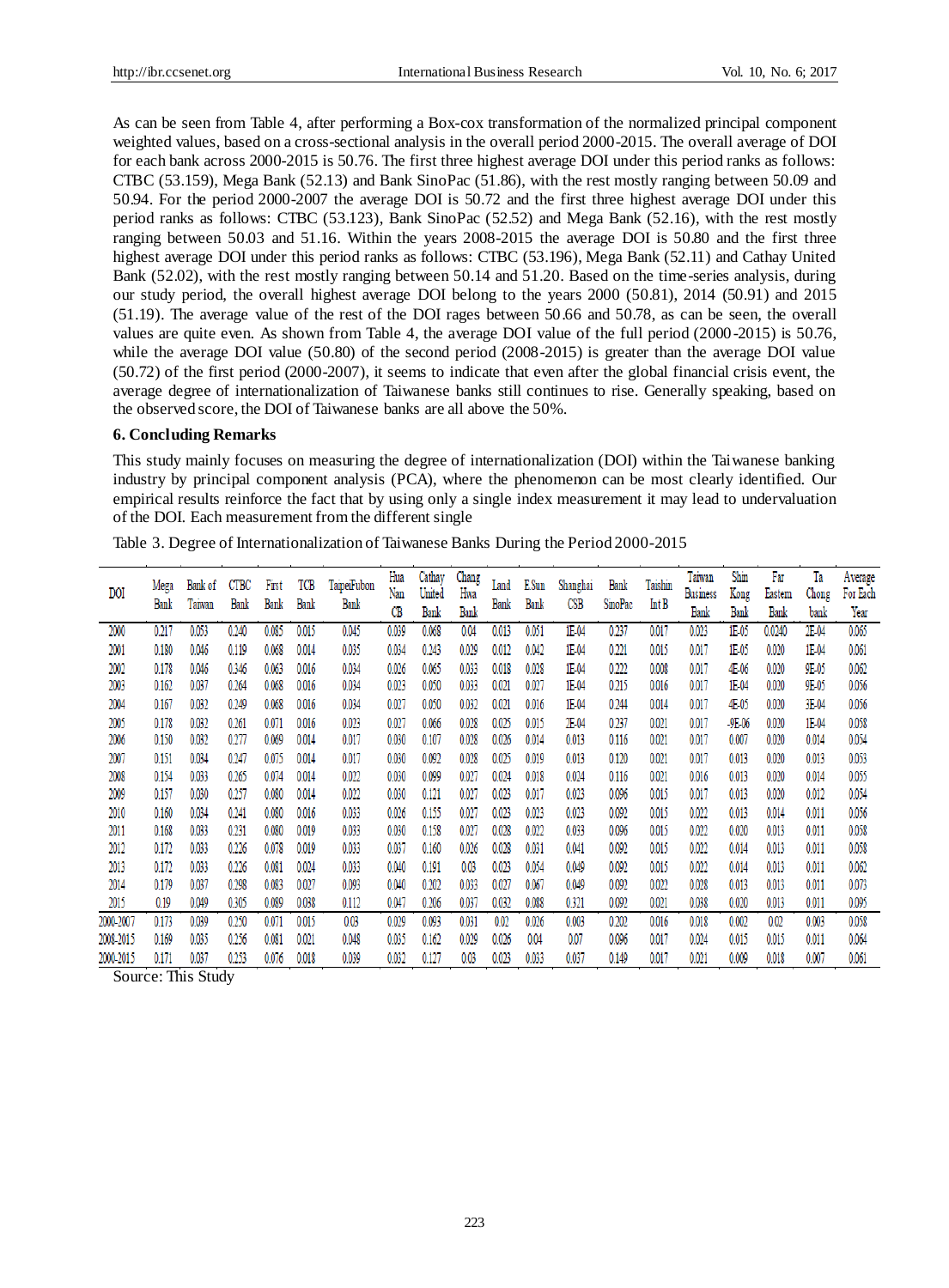| DOI       | Mega<br>Bank | Bank<br>of<br>Taiwan | CTBC<br>Bank | First<br>Bank | TCB<br>Bank | TaipeiFubon<br>Bank | Hua<br>Nan<br>CВ | Cathay<br>United<br>Bank | Chang<br>Hwa<br>Bank | Land<br>Bank | E.Sun<br>Bank | Shanghai<br>CSB | Bank<br><b>SinoPac</b> | Taishin<br>Int B | Taiwan<br><b>Business</b><br>Bank | Shin<br>Kong<br>Bank | Far<br>Eastem<br>Bank | Ta<br>Chong<br>bank | Average<br>For<br>Each<br>Year |
|-----------|--------------|----------------------|--------------|---------------|-------------|---------------------|------------------|--------------------------|----------------------|--------------|---------------|-----------------|------------------------|------------------|-----------------------------------|----------------------|-----------------------|---------------------|--------------------------------|
| 2000      | 52.71        | 50.67                | 53.00        | 51.06         | 50.18       | 50.56               | 50.48            | 50.85                    | 50.50                | 50.16        | 50.64         | 50.00           | 52.96                  | 50.21            | 50.29                             | 50.00                | 50.30                 | 50.00               | 50.81                          |
| 2001      | 52.25        | 50.58                | 51.48        | 50.84         | 50.18       | 50.43               | 50.43            | 53.04                    | 50.37                | 50.15        | 50.53         | 50.00           | 52.76                  | 50.18            | 50.21                             | 50.00                | 50.25                 | 50.00               | 50.76                          |
| 2002      | 52.23        | 50.58                | 54.31        | 50.79         | 50.20       | 50.43               | 50.32            | 50.82                    | 50.41                | 50.22        | 50.35         | 50.00           | 52.77                  | 50.10            | 50.21                             | 50.00                | 50.25                 | 50.00               | 50.78                          |
| 2003      | 52.02        | 50.46                | 53.29        | 50.85         | 50.20       | 50.42               | 50.29            | 50.62                    | 50.41                | 50.26        | 50.34         | 50.00           | 52.68                  | 50.20            | 50.21                             | 50.00                | 50.25                 | 50.00               | 50.69                          |
| 2004      | 52.09        | 50.40                | 53.10        | 50.86         | 50.20       | 50.42               | 50.33            | 50.62                    | 50.41                | 50.26        | 50.20         | 50.00           | 53.05                  | 50.18            | 50.21                             | 50.00                | 50.25                 | 50.00               | 50.70                          |
| 2005      | 52.22        | 50.41                | 53.25        | 50.89         | 50.20       | 50.29               | 50.33            | 50.83                    | 50.35                | 50.32        | 50.19         | 50.00           | 52.96                  | 50.26            | 50.21                             | 50.00                | 50.25                 | 50.00               | 50.72                          |
| 2006      | 51.87        | 50.40                | 53.45        | 50.86         | 50.18       | 50.22               | 50.38            | 51.34                    | 50.35                | 50.32        | 50.17         | 50.20           | 51.45                  | 50.26            | 50.21                             | 50.08                | 50.25                 | 50.17               | 50.67                          |
| 2007      | 51.89        | 50.42                | 53.08        | 50.94         | 50.18       | 50.21               | 50.38            | 51.16                    | 50.35                | 50.31        | 50.23         | 50.20           | 51.50                  | 50.26            | 50.21                             | 50.16                | 50.25                 | 50.17               | 50.66                          |
| 2008      | 51.93        | 50.42                | 53.31        | 50.93         | 50.18       | 50.28               | 50.38            | 51.24                    | 50.34                | 50.30        | 50.23         | 50.30           | 51.45                  | 50.26            | 50.20                             | 50.16                | 50.25                 | 50.17               | 50.69                          |
| 2009      | 51.96        | 50.37                | 53.20        | 51.00         | 50.18       | 50.28               | 50.38            | 51.51                    | 50.34                | 50.29        | 50.22         | 50.30           | 51.20                  | 50.19            | 50.21                             | 50.17                | 50.25                 | 50.16               | 50.68                          |
| 2010      | 51.99        | 50.42                | 53.00        | 51.00         | 50.20       | 50.41               | 50.33            | 51.94                    | 50.33                | 50.29        | 50.29         | 50.30           | 51.15                  | 50.18            | 50.28                             | 50.17                | 50.17                 | 50.14               | 50.70                          |
| 2011      | 52.10        | 50.42                | 52.89        | 51.00         | 50.24       | 50.41               | 50.37            | 51.98                    | 50.33                | 50.35        | 50.27         | 50.40           | 51.20                  | 50.18            | 50.28                             | 50.25                | 50.17                 | 50.13               | 50.72                          |
| 2012      | 52.15        | 50.42                | 52.82        | 50.97         | 50.24       | 50.41               | 50.46            | 52.00                    | 50.33                | 50.35        | 50.39         | 50.50           | 51.15                  | 50.19            | 50.28                             | 50.17                | 50.17                 | 50.14               | 50.73                          |
| 2013      | 52.15        | 50.42                | 52.82        | 51.01         | 50.30       | 50.41               | 50.50            | 52.38                    | 50.37                | 50.29        | 50.67         | 50.60           | 51.15                  | 50.18            | 50.28                             | 50.17                | 50.16                 | 50.13               | 50.78                          |
| 2014      | 52.24        | 50.47                | 53.71        | 51.04         | 50.34       | 51.17               | 50.50            | 52.52                    | 50.42                | 50.34        | 50.84         | 50.60           | 51.15                  | 50.27            | 50.35                             | 50.17                | 50.16                 | 50.14               | 50.91                          |
| 2015      | 52.38        | 50.61                | 53.80        | 51.12         | 50.47       | 51.39               | 50.59            | 52.58                    | 50.46                | 50.40        | 51.10         | 54.00           | 51.15                  | 50.27            | 50.48                             | 50.25                | 50.16                 | 50.14               | 51.19                          |
| 2000-2007 | 52.16        | 50.49                | 53.123       | 50.88         | 50.19       | 50.37               | 50.37            | 51.16                    | 50.39                | 50.25        | 50.33         | 50.04           | 52.52                  | 50.21            | 50.22                             | 50.03                | 50.25                 | 50.04               | 50.72                          |
| 2008-2015 | 52.11        | 50.44                | 53.196       | 51.01         | 50.27       | 50.59               | 50.44            | 52.02                    | 50.37                | 50.33        | 50.50         | 50.88           | 51.20                  | 50.22            | 50.29                             | 50.19                | 50.19                 | 50.14               | 50.80                          |
| 2000-2015 | 52.13        | 50.47                | 53.159       | 50.94         | 50.23       | 50.48               | 50.40            | 51.59                    | 50.38                | 50.29        | 50.42         | 50.46           | 51.86                  | 50.21            | 50.26                             | 50.11                | 50.22                 | 50.09               | 50.76                          |

Source: This Study

Index yield different partial results for the DOI measurement of Taiwanese banks, as such it cannot completely justify the actual DOI for Taiwanese banks. Integrative works emphasize that DOI is not an absolute state but a continuous choice that managers make relative to domestic circumstances; therefore, all measures of the degree of internationalization are ratios. Under the PCA weighted average, the results show an increasing trend for the DOI of Taiwanese banking industry as measured by the combination of FATA (each bank's overseas assets over its own total assets), FETE (each bank's overseas equities over its own total equities), FSTS (each bank's overseas sales over its own total sales) and FBTB (each bank's overseas facilities and operating units over its own total operating units). We can thus conclude that despite recent economic downturns, the degree of internationalization of Taiwanese banks indicate that Taiwanese financial institutions still maintain their global presence, as such, bolstering Taiwanese financial firms and enhancing its internationalization core might be a necessary pathway to strengthen and reinforce the internationalization of other firms across industries. Under the Box-cox transformation, the DOI scoring index as percentage level (%) from 0 to 100 shows that the relevance of the variables are mostly above 50, again indicating that the DOI of the observed Taiwanese banks are quite strong. These results thus support the existence and importance of the DOI of Taiwanese banks and further point out the necessity to continue perusing and understanding the nature of the relationship. Hopefully, the empirical results of this study may contribute additional facts to support or enhance the relative theories of internationalization of Taiwanese banking firms. In addition, present complimentary and more realistic information regarding the degree of internationalization for Taiwanese financial institutions. At the same time, provide substantial groundwork and adding value to future international management research and investigations. Meanwhile, it could also help to achieve better investment decision-making for business strategies purposes and government policies.

# **References**

- Annavarjula, M., & Beldona, S. (2000). Multinationality-performance Relationship: A Review and Reconceptualization. *International Journal of Organizational Analysis, 8*(1), 48-67. https://doi.org/10.1108/eb028910
- Azar, G. S., & Drogendijk, R. (2014). Psychic Distance, Innovation, and Firm Performance. *Management International Review, 54,* 581-613. https://doi.org/10.1007/s11575-014-0219-2
- Banalieva, E., & Sarathy, R. (2011). A Contingency Theory of Internationalization Performance for Emerging Market Multinational Enterprises. *Management International Review*, 593-634. https://doi.org/10.1007/s11575-011-0093-0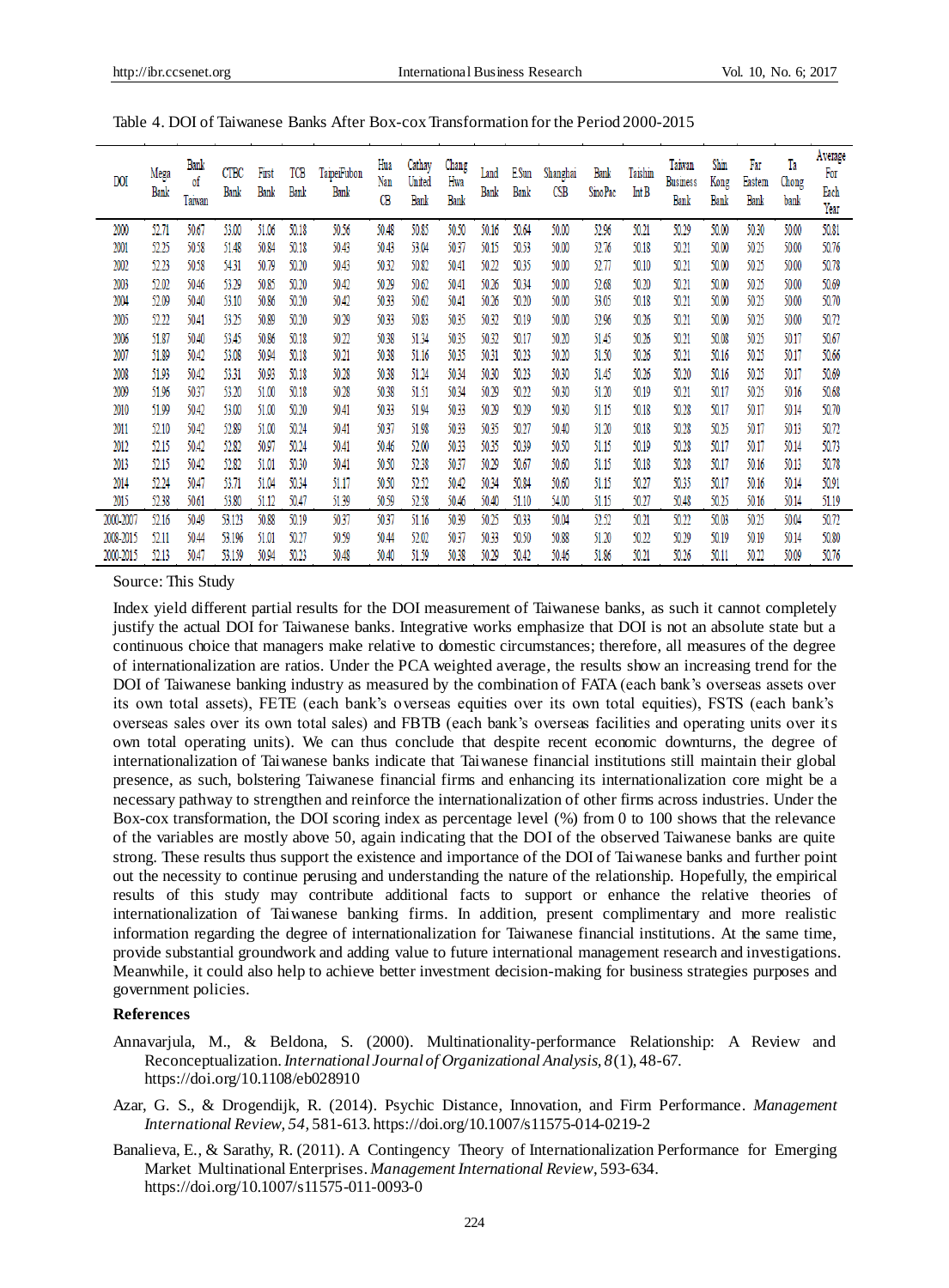- Bronzini, R., & D'Ignazio, A. (2016). Bank Internationalization and Firm Exports: Evidence from Matched Firm-Bank Data. *Bank of Italy, 16,* 1055. https://doi.org/10.2139/ssrn.2777973
- Brouwer, A. E., Mariotti, I., & Van Ommeren, J. N. (2004). The Firm Relocation Decision: An Empirical Investigation. *The Annals of Regional Science, 38,* 335-347. https://doi.org/10.1007/s00168-004-0198-5
- Capar, N., & Kotabe, M. (2003). The Relationship Between International Diversification and Performance in Service Firms. *Journal of International Business Studies*, *34*(4), 345. https://doi.org/10.1057/palgrave.jibs.8400036
- Chen, Y. C. (2012). Taiwan Industry Reports: 2013 Banking Industry. *Taiwan Institute of Economic Research*, 1-5.
- Cunha, S., & Boehe, D. M. (2008). Why do Banks Internationalize? The Distinctive Strategy of a Brazilian Retail Bank. *Encontro da Anpad,* 1-16.
- De Bonis, R., Ferri, G., & Rotondi, Z. (2015). Do Firm-bank Relationships Affect Firms' Internationalization? *International Economics*, 60-80.
- Dunning, J. (1980). Toward an Eclectic Theory of International Production: Some Empirical Tests. *Journal of International Business Studies, 11*(1), 9-31. https://doi.org/10.1057/palgrave.jibs.8490593
- Gaur, A. S., Kumar, V., & Singh, D. (2014). Institutions, Resources, and Internationalization of Emerging Economy Firms. *Journal of World Business, 49,* 1-20. https://doi.org/10.1016/j.jwb.2013.04.002
- Hitt, M., Tihanyi, L., Miller, T., & Connelly, B. (2006). International Diversification: Antecedents, Outcomes, and Moderators. *Journal Of Management, 32*(6), 831-867. https://doi.org/10.1177/0149206306293575
- Hotelling, H. (1933). Analysis of a Complex of Statistical Variables into Principal Components. *Journal of Educational Psychology, 24,* 417-441. https://doi.org/10.1037/h0071325
- Hsu, C. C., & Boggs, D. J. (2003). Internationalization and Performance: Traditional Measures and Their Decomposition. *Multinational Business Review, 11*(3), 23. https://doi.org/10.1108/1525383X200300015
- Johanson, J., & Vahlne, J. (1977). The Internationalization Process of the Firm—A Model of Knowledge Development and Increasing Foreign Market Commitments. *Journal Of International Business Studies, 8*(1), 23. https://doi.org/10.1057/palgrave.jibs.8490676
- Kwok, C., & Reeb, D. (2000). Internationalization and Firm Risk: An Upstream-Downstream Hypothesis. *Journal of International Business Studies, 31*(4), 611. https://doi.org/10.1057/palgrave.jibs.8490925
- Lin, T., & Huang, W. (2013). The Relationship Between the Managerial Philosophy of Peace Culture and Corporate Financial Performance: Mediating Effect of the Differential Cross-Cultural Management. *Taiwan Journal of International Business Studies, 7*(1), 45-69.
- Majocchi, A., & Zucchella, A. (2003). Internationalization and Performance Findings from a Set of Italian SMEs. *International Small Business Journal, 21*(3), 249-268. https://doi.org/10.1177/02662426030213001
- Manjón-Antolín, M. C., & Arauzo-Carod, J. M. (2011). Locations and Relocations: Determinants, Modelling and Interrelations. *Annual regional science*, *47,* 131-146. https://doi.org/10.1007/s00168-009-0360-1
- Nilsson, K., Olofsson, E., & Sennevik, M. (2005). Get Taiwanized! Swedish Firms' Change of Entry Mode. *Internationella Handelshogskolan*, 1-40.
- Parada, P., Alemany, L., & Planellas, M. (2009). The Internationalisation of Retail Banking: Banco Santander's Journey towards Globalisation. *Long Range Planning, 42,* 654-677. https://doi.org/10.1016/j.lrp.2009.09.006
- Pearson, K. (1901). On lines and planes of closest fit to systems of points in space. *Philosophical Magazine, 2,*  559-572. https://doi.org/10.1080/14786440109462720
- Perlmutter, A. (1969). *Military and Politics in Israel: Nation-building and Role Expansion*. London: London Cass.
- Polat, İ., & Mutlu, H. (2013). Degree of Internationalization in Logistics Sector and Strategic Orientations. *Scientific Journal of Logistics, 9*(2), 91-102.
- Porter, M. E. (1990). The Competitive Advantage of Nations. *Harvard Business Review*, 74-91. https://doi.org/10.1007/978-1-349-11336-1
- Ramaswamy, K., Kroeck, K., & Renforth, W. (1996). Measuring the Degree of Internationalization of a Firm: A